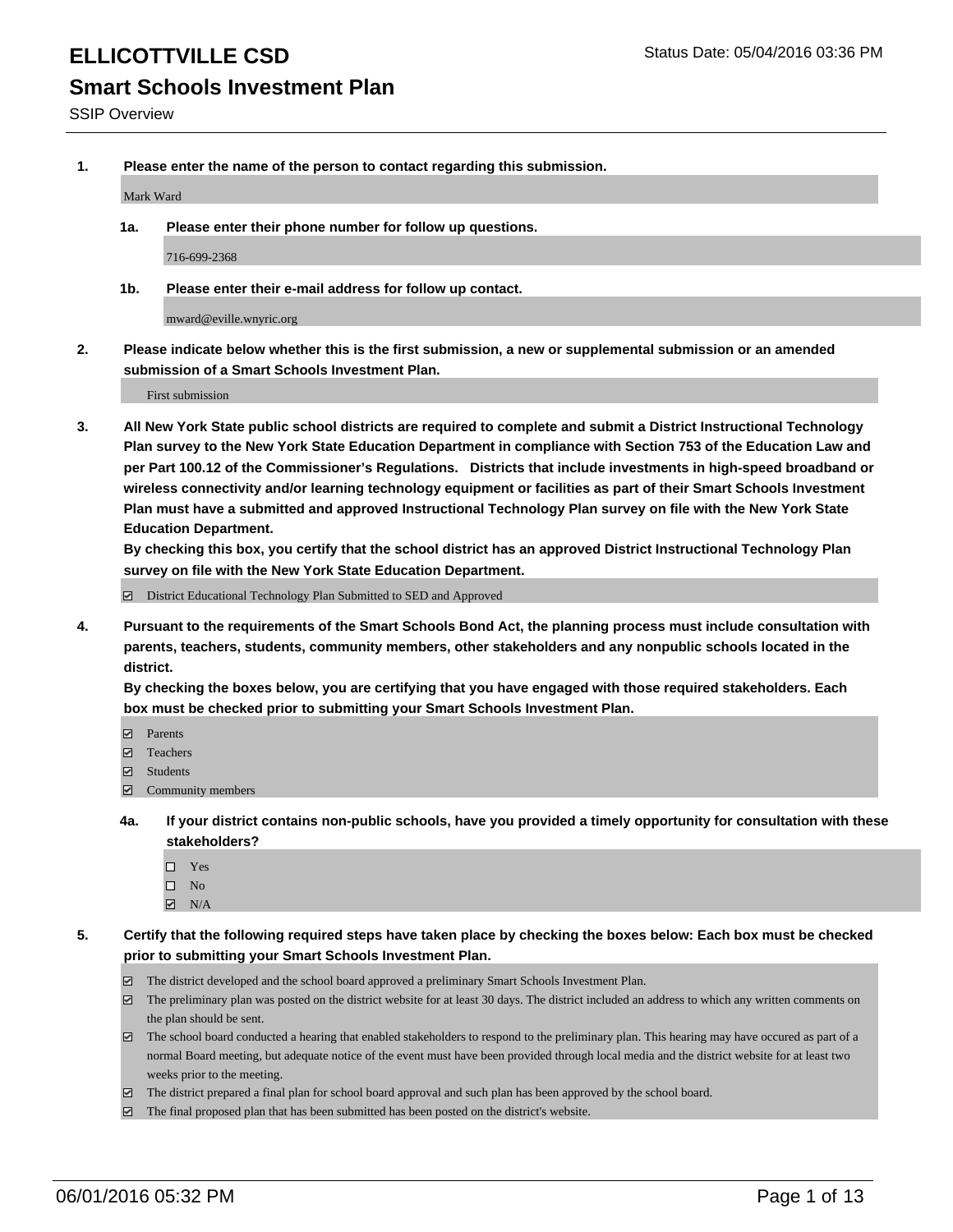SSIP Overview

**5a. Please upload the proposed Smart Schools Investment Plan (SSIP) that was posted on the district's website. Note that this should be different than your recently submitted Educational Technology Survey. The Final SSIP, as approved by the School Board, should also be posted on the website and remain there during the course of the projects contained therein.**

SSIP Classroom Technology and Security.pdf

**6. Please enter an estimate of the total number of students and staff that will benefit from this Smart Schools Investment Plan based on the cumulative projects submitted to date.**

695

**7. An LEA/School District may partner with one or more other LEA/School Districts to form a consortium to pool Smart Schools Bond Act funds for a project that meets all other Smart School Bond Act requirements. Each school district participating in the consortium will need to file an approved Smart Schools Investment Plan for the project and submit a signed Memorandum of Understanding that sets forth the details of the consortium including the roles of each respective district.**

 $\Box$  The district plans to participate in a consortium to partner with other school district(s) to implement a Smart Schools project.

**8. Please enter the name and 6-digit SED Code for each LEA/School District participating in the Consortium.**

| <b>Partner LEA/District</b> | <b>ISED BEDS Code</b> |
|-----------------------------|-----------------------|
| (No Response)               | (No Response)         |

**9. Please upload a signed Memorandum of Understanding with all of the participating Consortium partners.**

(No Response)

**10. Your district's Smart Schools Bond Act Allocation is:**

\$343,647

**11. Enter the budget sub-allocations by category that you are submitting for approval at this time. If you are not budgeting SSBA funds for a category, please enter 0 (zero.) If the value entered is \$0, you will not be required to complete that survey question.**

|                                       | Sub-<br>Allocations |
|---------------------------------------|---------------------|
| <b>School Connectivity</b>            | 0                   |
| Connectivity Projects for Communities |                     |
| Classroom Technology                  | 200,000             |
| Pre-Kindergarten Classrooms           | $\Omega$            |
| Replace Transportable Classrooms      | 0                   |
| High-Tech Security Features           | 0                   |
| <b>Totals:</b>                        | 200,000.00          |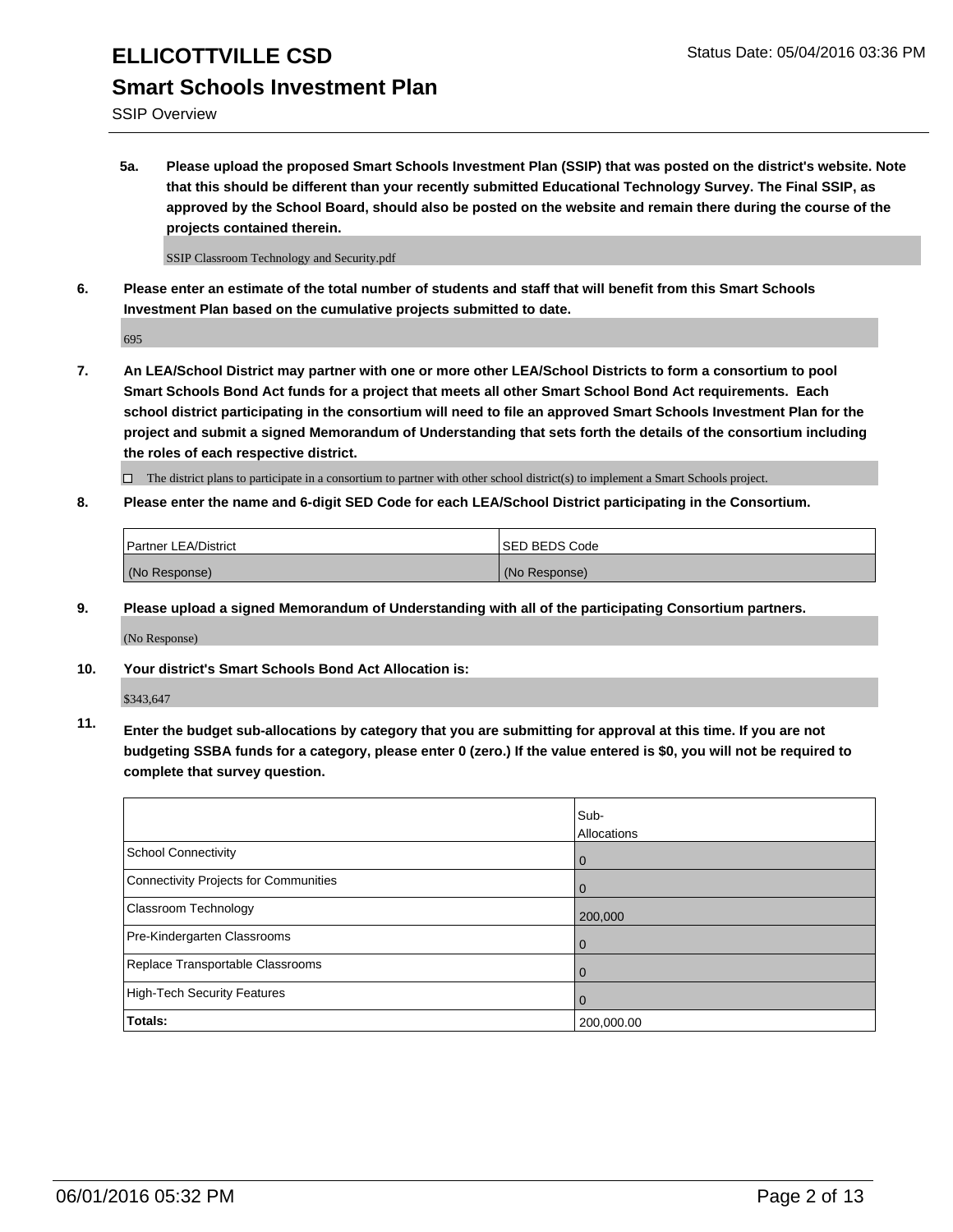School Connectivity

- **1. In order for students and faculty to receive the maximum benefit from the technology made available under the Smart Schools Bond Act, their school buildings must possess sufficient connectivity infrastructure to ensure that devices can be used during the school day. Smart Schools Investment Plans must demonstrate that:**
	- **sufficient infrastructure that meets the Federal Communications Commission's 100 Mbps per 1,000 students standard currently exists in the buildings where new devices will be deployed, or**
	- **is a planned use of a portion of Smart Schools Bond Act funds, or**
	- **is under development through another funding source.**

**Smart Schools Bond Act funds used for technology infrastructure or classroom technology investments must increase the number of school buildings that meet or exceed the minimum speed standard of 100 Mbps per 1,000 students and staff within 12 months. This standard may be met on either a contracted 24/7 firm service or a "burstable" capability. If the standard is met under the burstable criteria, it must be:**

**1. Specifically codified in a service contract with a provider, and**

**2. Guaranteed to be available to all students and devices as needed, particularly during periods of high demand, such as computer-based testing (CBT) periods.**

**Please describe how your district already meets or is planning to meet this standard within 12 months of plan submission.**

(No Response)

- **1a. If a district believes that it will be impossible to meet this standard within 12 months, it may apply for a waiver of this requirement, as described on the Smart Schools website. The waiver must be filed and approved by SED prior to submitting this survey.**
	- □ By checking this box, you are certifying that the school district has an approved waiver of this requirement on file with the New York State Education Department.
- **2. Connectivity Speed Calculator (Required)**

|                         | Number of<br>Students | Multiply by<br>100 Kbps | Divide by 1000 Current Speed<br>Ito Convert to<br>Required<br>l Speed in Mb | lin Mb             | Expected<br>Speed to be<br>Attained Within   Required<br>12 Months | Expected Date<br><b>When</b><br>Speed Will be<br>Met |
|-------------------------|-----------------------|-------------------------|-----------------------------------------------------------------------------|--------------------|--------------------------------------------------------------------|------------------------------------------------------|
| <b>Calculated Speed</b> | (No<br>Response)      | (No Response)           | (No<br>Response)                                                            | l (No<br>Response) | (No<br>Response)                                                   | l (No<br>Response)                                   |

#### **3. Briefly describe how you intend to use Smart Schools Bond Act funds for high-speed broadband and/or wireless connectivity projects in school buildings.**

(No Response)

**4. Briefly describe the linkage between the district's District Instructional Technology Plan and the proposed projects. (There should be a link between your response to this question and your response to Question 1 in Part E. Curriculum and Instruction "What are the district's plans to use digital connectivity and technology to improve teaching and learning?)**

(No Response)

**5. If the district wishes to have students and staff access the Internet from wireless devices within the school building, or in close proximity to it, it must first ensure that it has a robust Wi-Fi network in place that has sufficient bandwidth to meet user demand.**

**Please describe how you have quantified this demand and how you plan to meet this demand.**

(No Response)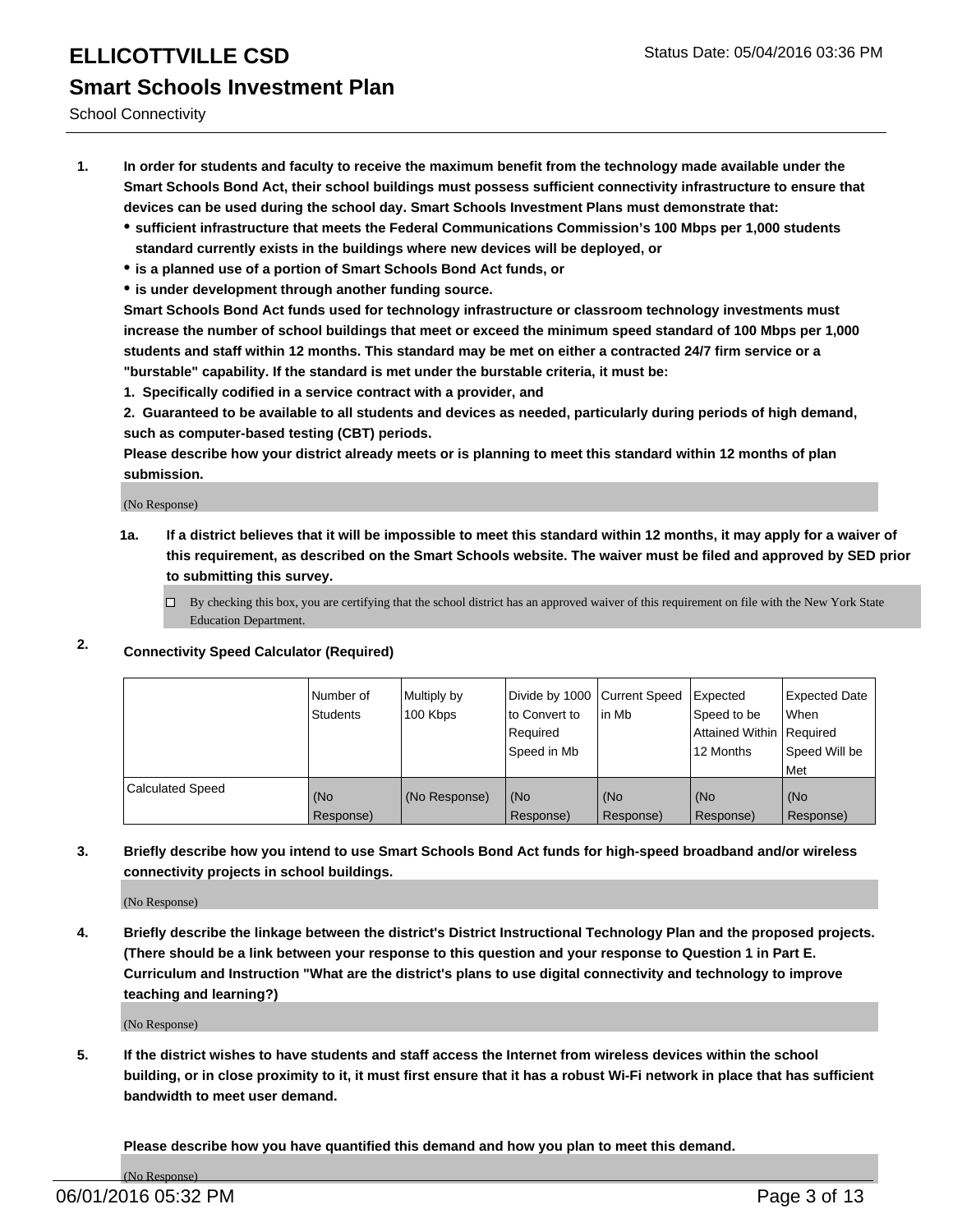School Connectivity

**6. As indicated on Page 5 of the guidance, the Office of Facilities Planning will have to conduct a preliminary review of all capital projects, including connectivity projects.**

| Project Number |  |
|----------------|--|
| (No Response)  |  |

**7. Certain high-tech security and connectivity infrastructure projects may be eligible for an expedited review process as determined by the Office of Facilities Planning.**

**Was your project deemed eligible for streamlined review?**

(No Response)

**8. Include the name and license number of the architect or engineer of record.**

| Name          | l License Number |
|---------------|------------------|
| (No Response) | (No<br>Response) |

**9. If you are submitting an allocation for School Connectivity complete this table. Note that the calculated Total at the bottom of the table must equal the Total allocation for this category that you entered in the SSIP Overview overall budget.** 

|                                            | Sub-              |
|--------------------------------------------|-------------------|
|                                            | <b>Allocation</b> |
| Network/Access Costs                       | (No Response)     |
| <b>Outside Plant Costs</b>                 | (No Response)     |
| School Internal Connections and Components | (No Response)     |
| <b>Professional Services</b>               | (No Response)     |
| Testing                                    | (No Response)     |
| <b>Other Upfront Costs</b>                 | (No Response)     |
| <b>Other Costs</b>                         | (No Response)     |
| Totals:                                    |                   |

| Select the allowable expenditure | Item to be purchased | Quantity      | Cost per Item | <b>Total Cost</b> |
|----------------------------------|----------------------|---------------|---------------|-------------------|
| type.                            |                      |               |               |                   |
| Repeat to add another item under |                      |               |               |                   |
| each type.                       |                      |               |               |                   |
| (No Response)                    | (No Response)        | (No Response) | (No Response) | (No Response)     |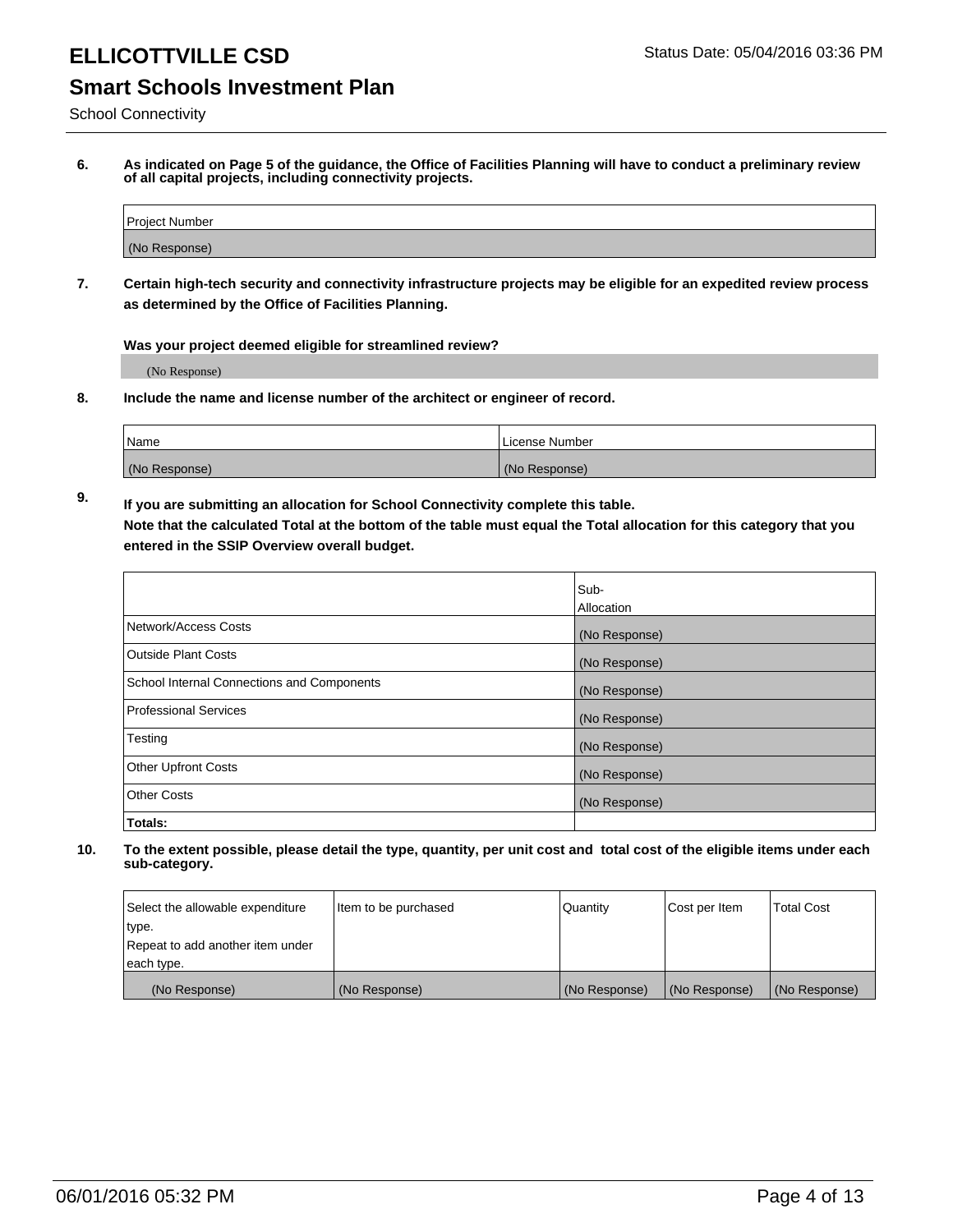### ELLICOTTVILLE CSD **Status Date: 05/04/2016 03:36 PM**

### **Smart Schools Investment Plan**

Community Connectivity (Broadband and Wireless)

**1. Briefly describe how you intend to use Smart Schools Bond Act funds for high-speed broadband and/or wireless connectivity projects in the community.**

(No Response)

**2. Please describe how the proposed project(s) will promote student achievement and increase student and/or staff access to the Internet in a manner that enhances student learning and/or instruction outside of the school day and/or school building.**

(No Response)

**3. Community connectivity projects must comply with all the necessary local building codes and regulations (building and related permits are not required prior to plan submission).**

 $\Box$  I certify that we will comply with all the necessary local building codes and regulations.

**4. Please describe the physical location of the proposed investment.**

(No Response)

**5. Please provide the initial list of partners participating in the Community Connectivity Broadband Project, along with their Federal Tax Identification (Employer Identification) number.**

| <b>Project Partners</b> | <b>IFederal ID#</b> |
|-------------------------|---------------------|
| (No Response)           | (No Response)       |

**6. If you are submitting an allocation for Community Connectivity, complete this table.**

**Note that the calculated Total at the bottom of the table must equal the Total allocation for this category that you entered in the SSIP Overview overall budget.**

|                                    | Sub-Allocation |
|------------------------------------|----------------|
| Network/Access Costs               | (No Response)  |
| Outside Plant Costs                | (No Response)  |
| <b>Tower Costs</b>                 | (No Response)  |
| <b>Customer Premises Equipment</b> | (No Response)  |
| Professional Services              | (No Response)  |
| Testing                            | (No Response)  |
| <b>Other Upfront Costs</b>         | (No Response)  |
| Other Costs                        | (No Response)  |
| Totals:                            |                |

| Select the allowable expenditure | litem to be purchased | Quantity      | Cost per Item | <b>Total Cost</b> |
|----------------------------------|-----------------------|---------------|---------------|-------------------|
| type.                            |                       |               |               |                   |
| Repeat to add another item under |                       |               |               |                   |
| each type.                       |                       |               |               |                   |
| (No Response)                    | (No Response)         | (No Response) | (No Response) | (No Response)     |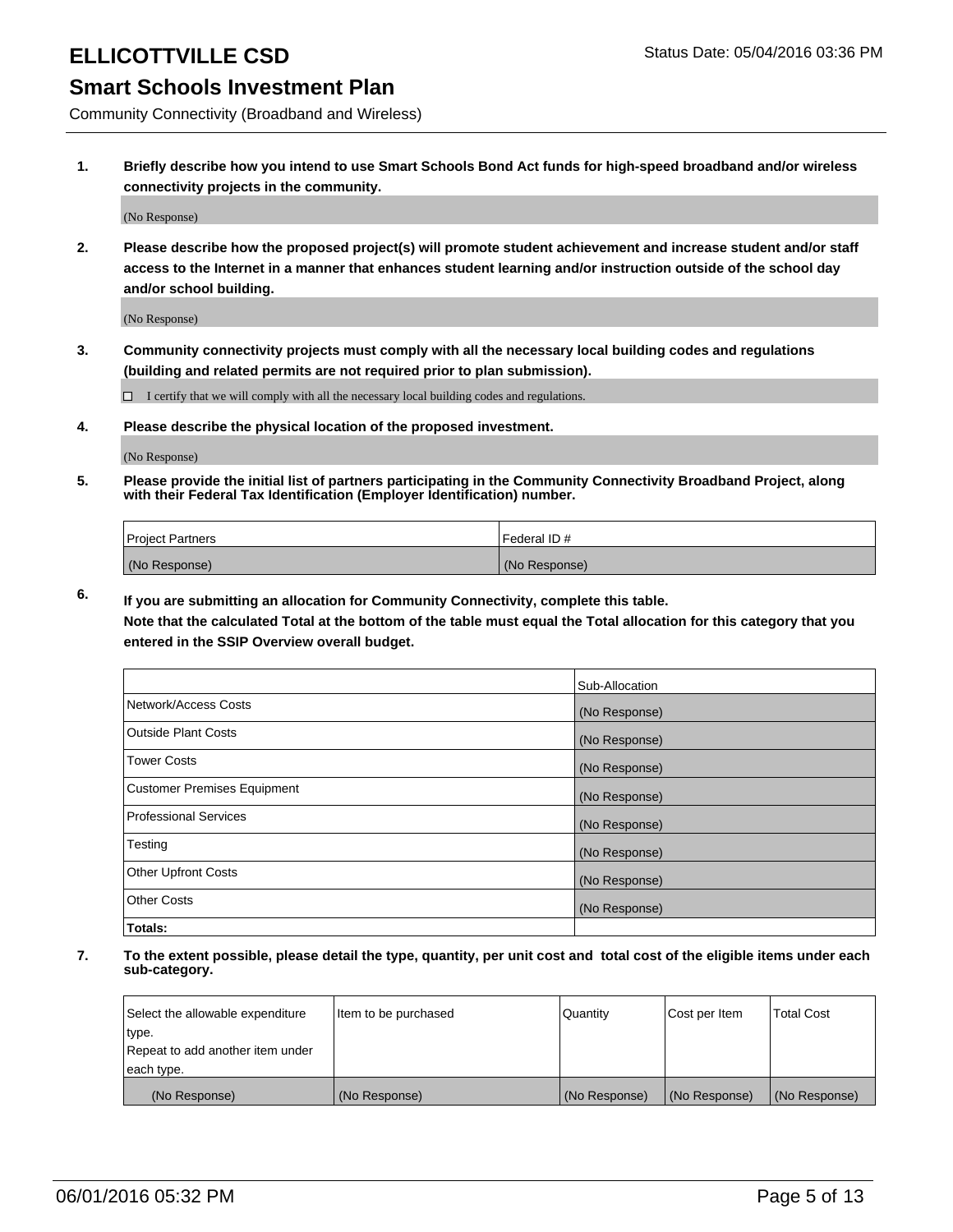#### Classroom Learning Technology

**1. In order for students and faculty to receive the maximum benefit from the technology made available under the Smart Schools Bond Act, their school buildings must possess sufficient connectivity infrastructure to ensure that devices can be used during the school day. Smart Schools Investment Plans must demonstrate that sufficient infrastructure that meets the Federal Communications Commission's 100 Mbps per 1,000 students standard currently exists in the buildings where new devices will be deployed, or is a planned use of a portion of Smart Schools Bond Act funds, or is under development through another funding source.**

**Smart Schools Bond Act funds used for technology infrastructure or classroom technology investments must increase the number of school buildings that meet or exceed the minimum speed standard of 100 Mbps per 1,000 students and staff within 12 months. This standard may be met on either a contracted 24/7 firm service or a "burstable" capability. If the standard is met under the burstable criteria, it must be:**

**1. Specifically codified in a service contract with a provider, and**

**2. Guaranteed to be available to all students and devices as needed, particularly during periods of high demand, such as computer-based testing (CBT) periods.**

**Please describe how your district already meets or is planning to meet this standard within 12 months of plan submission.**

The current technology infrastructure will support adding on these interactive panels. We currently purchase our primary internet access bandwidth services from Erie 1 BOCES. The current network broadband bandwidth for incoming connection TO our school district (WAN) is a 1GB connection. The current network broadband bandwidth for connections WITHIN our school district (LAN) is a 2GB connection. We currently have 630 students and 110 employees. Our District meets the minimum speed requirement.

#### **1a. If a district believes that it will be impossible to meet this standard within 12 months, it may apply for a waiver of this requirement, as described on the Smart Schools website. The waiver must be filed and approved by SED prior to submitting this survey.**

 $\Box$  By checking this box, you are certifying that the school district has an approved waiver of this requirement on file with the New York State Education Department.

### **2. Connectivity Speed Calculator (Required)**

|                  | Number of<br>Students | Multiply by<br>100 Kbps | Divide by 1000 Current Speed Expected<br>to Convert to<br>l Reauired<br>Speed in Mb | l in Mb | Speed to be<br>Attained Within   Required<br>12 Months | <b>Expected Date</b><br>l When<br>Speed Will be<br>l Met |
|------------------|-----------------------|-------------------------|-------------------------------------------------------------------------------------|---------|--------------------------------------------------------|----------------------------------------------------------|
| Calculated Speed | 630                   | 63,000                  | 63                                                                                  | 100     | 100                                                    | 7/1/2015                                                 |

**3. If the district wishes to have students and staff access the Internet from wireless devices within the school building, or in close proximity to it, it must first ensure that it has a robust Wi-Fi network in place that has sufficient bandwidth to meet user demand.**

**Please describe how you have quantified this demand and how you plan to meet this demand.**

The following wireless protocols are available in the district:

 802.11a, 802.11g, 802.11n, 802.11ac, 802.11ad and 802.11af. Currently 100% of our instructional space has wireless coverage provided by wireless access points. We use a wireless controller and the port speed of our switches is 1GB.

**4. All New York State public school districts are required to complete and submit an Instructional Technology Plan survey to the New York State Education Department in compliance with Section 753 of the Education Law and per Part 100.12 of the Commissioner's Regulations.**

**Districts that include educational technology purchases as part of their Smart Schools Investment Plan must have a submitted and approved Instructional Technology Plan survey on file with the New York State Education Department.**

By checking this box, you are certifying that the school district has an approved Instructional Technology Plan survey on file with the New York State Education Department.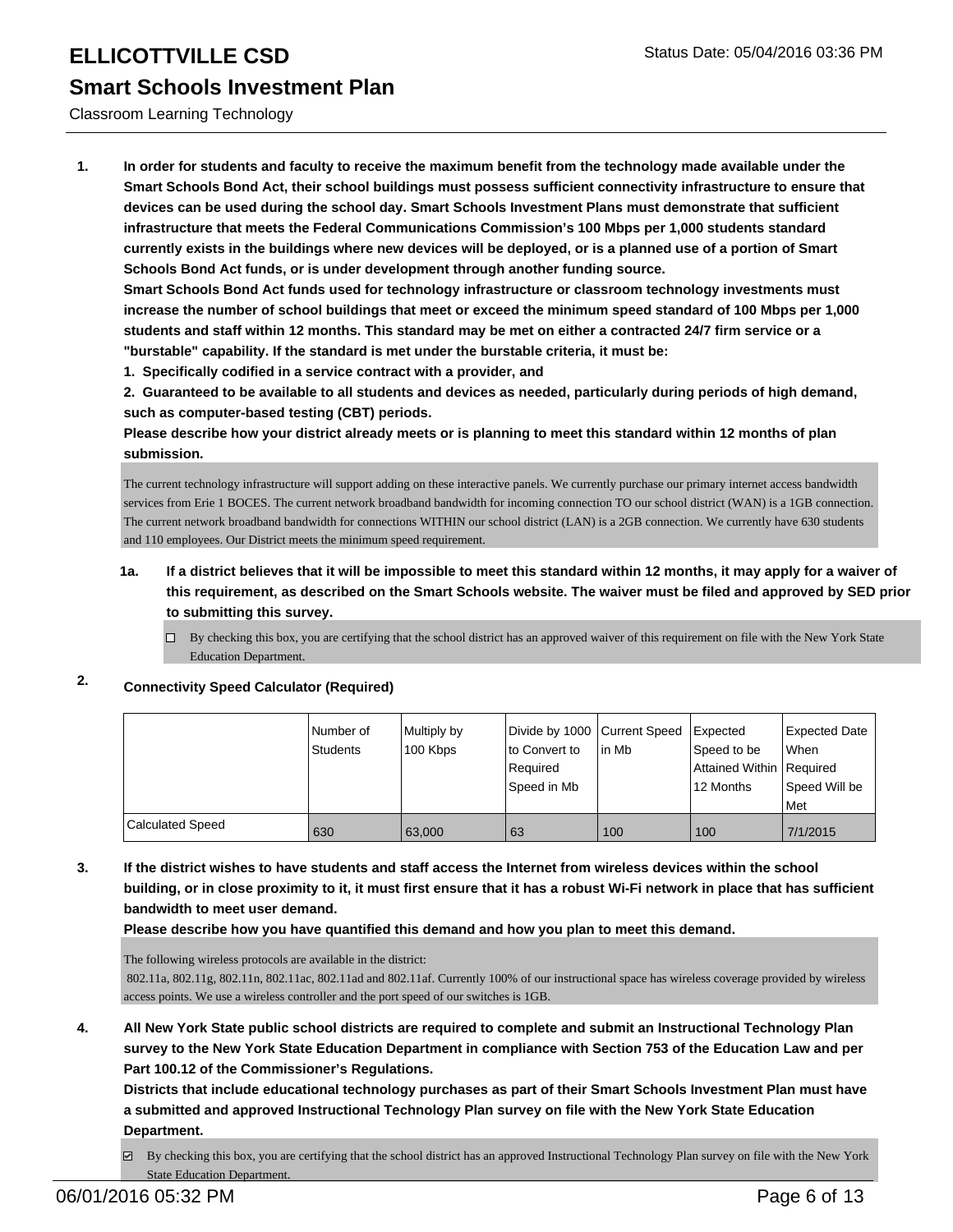Classroom Learning Technology

**5. Describe the devices you intend to purchase and their compatibility with existing or planned platforms or systems. Specifically address the adequacy of each facility's electrical, HVAC and other infrastructure necessary to install and support the operation of the planned technology.**

The Ellicottville Central School District (ECSD) will use approximately \$200,000 of the Smart Schools Bond Act funds allocated to ECSD (\$343,647) to purchase ClearTouch Interactive Boards for every classroom in the District. This 70 LCD offers 10 points of touch, an optional integrated PC running Windows 8.1, and plenty of ports to plug in any peripherals required within the classroom. This one product will combine the Interactive Board, TV and Projector all into one unit. We have just completed a \$11,700,000 capital project that addressed a variety of issues in the building but one of them was upgrades to our electrical power in classrooms throughout the building. This project also upgraded our panel boxes to allow additional electrical power in the building The touch screens will be replacing projectors and televisions so this will actually decrease our energy consumption.

- **6. Describe how the proposed technology purchases will:**
	- **> enhance differentiated instruction;**
	- **> expand student learning inside and outside the classroom;**
	- **> benefit students with disabilities and English language learners; and**
	- **> contribute to the reduction of other learning gaps that have been identified within the district.**

**The expectation is that districts will place a priority on addressing the needs of students who struggle to succeed in a rigorous curriculum. Responses in this section should specifically address this concern and align with the district's Instructional Technology Plan (in particular Question 2 of E. Curriculum and Instruction: "Does the district's instructional technology plan address the needs of students with disabilities to ensure equitable access to instruction, materials and assessments?" and Question 3 of the same section: "Does the district's instructional technology plan address the provision of assistive technology specifically for students with disabilities to ensure access to and participation in the general curriculum?"**

#### ECS Instructional Technology Plan

 ECS plans on using the above mentioned technology to fulfill the action plans previously submitted to NYSED. The integration and use of technology as an instructional tool and resource will continue to be encouraged in all academic areas. Providing the administrators, teachers, staff, and students with the best tools available will enable them to perform their respective tasks more effectively and productively. In addition to the rich academic preparation the students will receive in each subject area, they will also become more aware of the technology tools available to support information access, analysis, synthesis, management, and communication. The school district will use these interactive boards along with the Internet and distance learning to improve student learning outcomes by delivering learning "resources" unavailable otherwise. Technology will be integrated into curriculum and learning activities aimed at improved student learning and attainment of the New York State content and performance standards. These interactive boards will be used to promote the varied types of learning as well as learning styles and abilities present in our classrooms. Specifically, they will assist special education students and ELL students by promoting accessibility and by providing support for students' visual, auditory, physical and mobility, as well as social and communication needs, increasing both social and academic interactions in the classroom.Software selected for instructional purposes that will be used on these boards will take into consideration curriculum goals, teaching styles at the various levels, and learning styles and abilities of all students.

**7. Where appropriate, briefly describe how the proposed technology purchases will enhance ongoing communication with parents and other stakeholders and help the district facilitate technology-based regional partnerships, including distance learning and other efforts.**

The addition of Interactive Panels into every classroom will increase the ability to take advantage of numerous long distance learning opportunities currently offered through our local BOCES.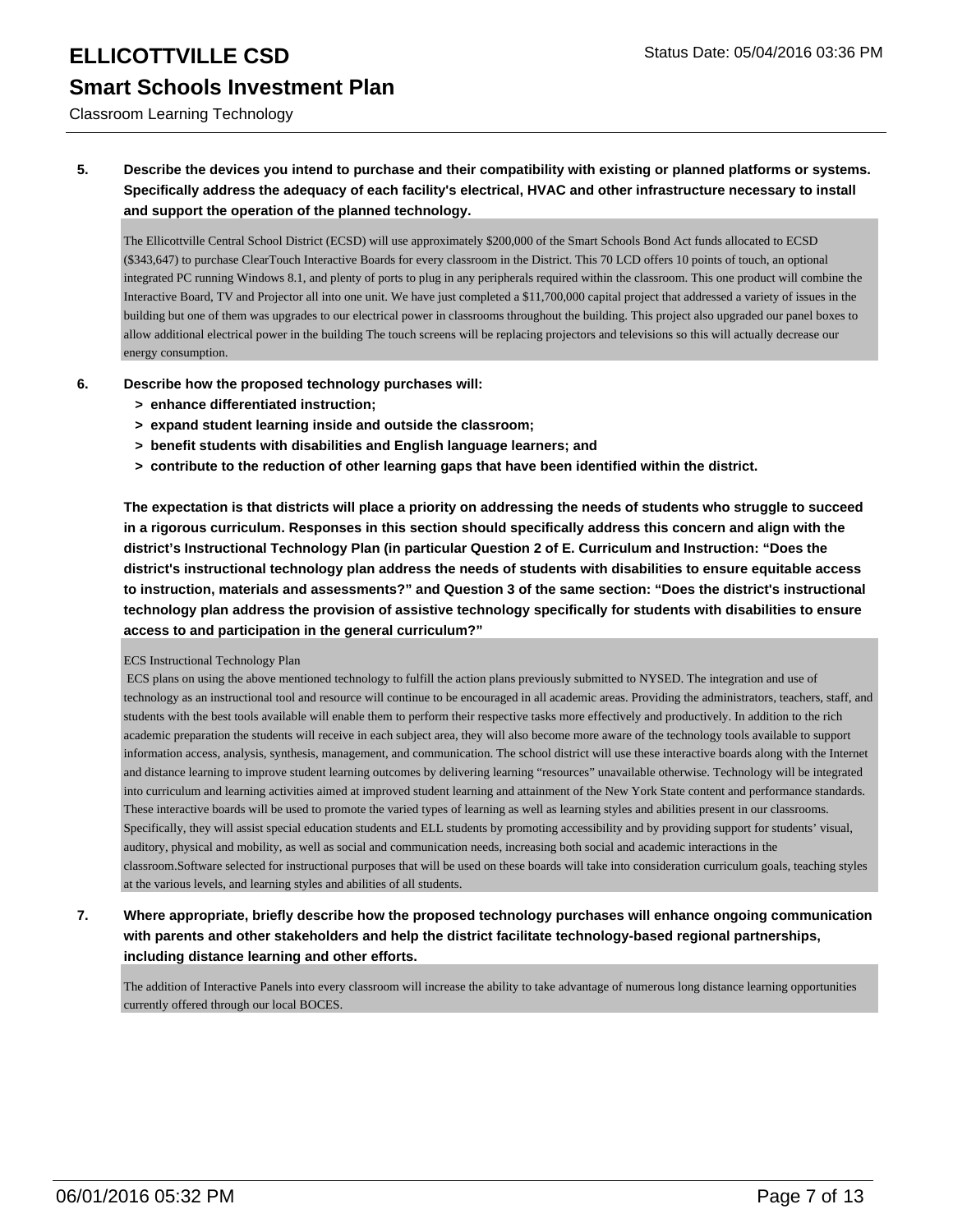Classroom Learning Technology

**8. Describe the district's plan to provide professional development to ensure that administrators, teachers and staff can employ the technology purchased to enhance instruction successfully.**

**Note: This response should be aligned and expanded upon in accordance with your district's response to Question 1 of F. Professional Development of your Instructional Technology Plan: "Please provide a summary of professional development offered to teachers and staff, for the time period covered by this plan, to support technology to enhance teaching and learning. Please include topics, audience and method of delivery within your summary."**

The Ellicottville Central School, through its Professional Performance Review Plan, will strive to assist all professional personnel (professional personnel /nurse /assistants) in acquiring the knowledge and skills needed to help each student pursue their full potential as life-long learners and respectful citizens. The following premises are used in the Professional Performance Review of all professional personnel:

 Effective teaching and successful learning occur when professional personnel are skilled in employing a variety of strategies, management techniques and assessments and share the information with students and other professionals.

 1. Effective teaching and successful learning occur when professional personnel are skilled in employing a variety of strategies, management techniques and assessments and share the information with students and other professionals.

2. Conduct is an ongoing dedication to the education process within the classroom and in support of the learning environment.

3. Demonstrates professional growth in a variety of ways.

4. Promotes and exhibits care for the facilities and the place our school has in the community.

5. Reflect on their performance to improve student achievement.

The Ellicottville Central School District and the Ellicottville Teacher's Association recognize that we are engaged in a common enterprise and that we have a shared commitment both to improving the quality of teaching and learning and to the educational success of each student. Teacher training and professional development in technology play a key role in its ultimate acceptance and use in the classroom. Research indicates technology planning must address comprehensive and continuous professional development to ensure success. Multiple levels of training and staff development must be offered to teachers and administrators so they feel empowered to use technology to facilitate their own productivity.

 The availability of diverse professional development opportunities is important to address the needs of all staff within the district; however, this spectrum of diversity should be orchestrated to move all staff toward common goals. Technology-related professional development requires curriculum integration skills, as well as operational and technical skills. Professional development programs prepare the teaching staff to effectively deliver integration of content objectives, process skills, and technology competencies appropriate to the grade level, subject area, and/or course in which students are engaged. Successful integration will require more specific definition of those elements to be integrated. Curriculum in some areas will need upgrading to identify the basic information, performance standards, and technology linkages that education reform priorities dictate as essential outcomes for students.

Goals for Staff usage of telecommunications and information technology to improve student academic achievement include:

- To become familiar with multimedia presentation software and interactive whiteboards as a priority teaching/learning technique.
- Develop K-12 aligned & articulated curriculum in all content areas using EngageNY.
- Improve external communication.
- Improve internal communication.

• Having a technology integrated curriculum.

• Stay up to date on the latest technology.

 School district staff members now participate in a variety of professional development programs sponsored by the BOCES and/or the district. In addition to improved and expanded professional development provided directly from the BOCES, services are provided linking other professional development resources such as colleges and universities, nonprofit agencies, government agencies and businesses including:

\*Alfred State \*Alfred University \*Buffalo State \*SUNY at Buffalo

\*ECC \*GCC \*Houghton College \*JCC

\*Erie #1 BOCES \*Erie #2 BOCES \*Southern Tier West

\*NYS VESID \*Apple Computer \*ClearTouch \*CA BOCES

In reference to the new interactive boards, the Technology Coordinator and the AV Coordinator will be responsible for training the teachers on use and maintenance. The life span of these boards is estimated to be 40,000+ hours of instruction (over 20 years of classroom use). When end of life occurs, the Ellicottville Central School District will reevaluate the latest technologies and come up with a replacement plan.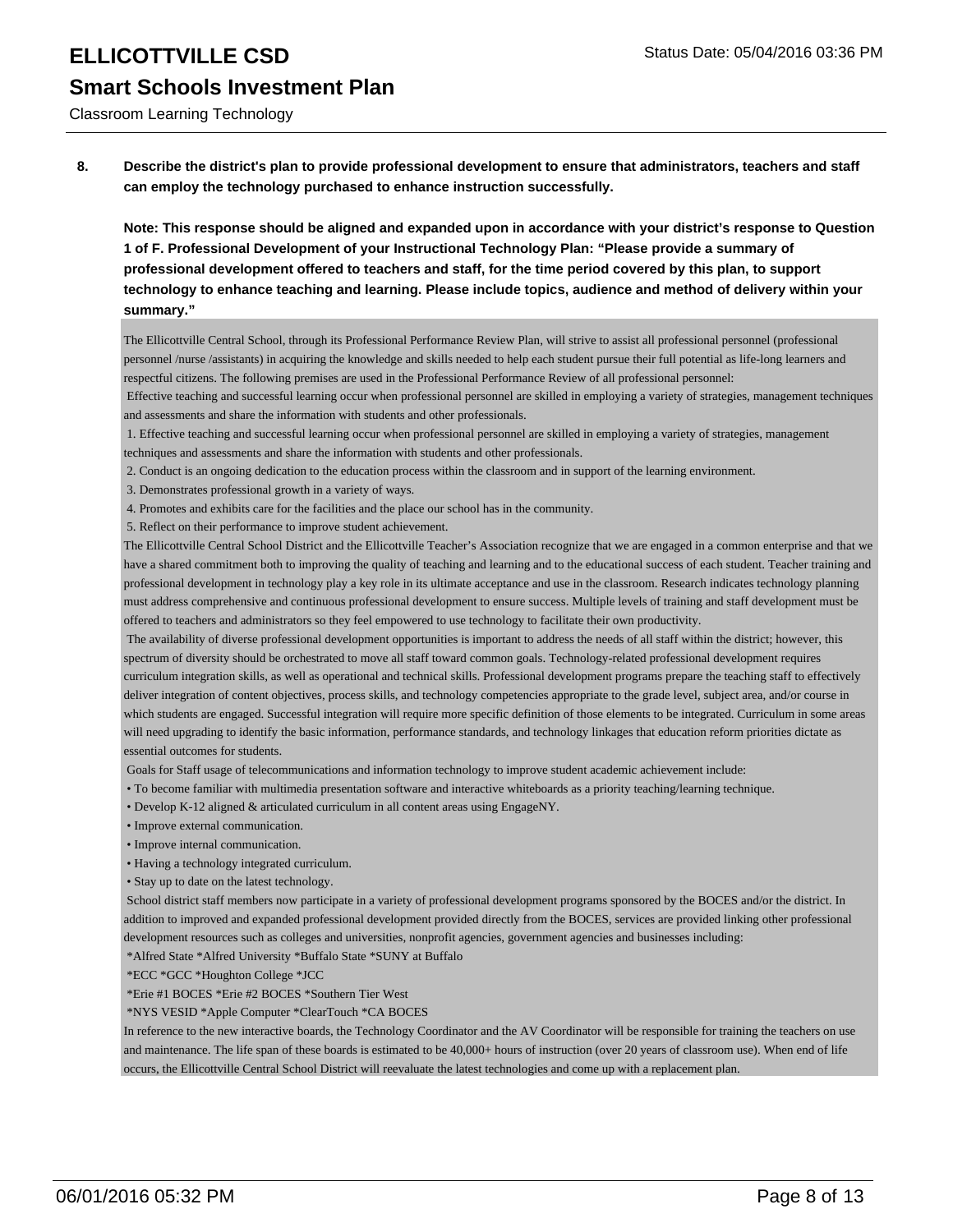Classroom Learning Technology

**9. Districts must contact the SUNY/CUNY teacher preparation program that supplies the largest number of the district's new teachers to request advice on innovative uses and best practices at the intersection of pedagogy and educational technology.**

**10. A district whose Smart Schools Investment Plan proposes the purchase of technology devices and other hardware must account for nonpublic schools in the district.**

**Are there nonpublic schools within your school district?**

Yes

**☑** No

**11. Nonpublic Classroom Technology Loan Calculator**

**The Smart Schools Bond Act provides that any Classroom Learning Technology purchases made using Smart Schools funds shall be lent, upon request, to nonpublic schools in the district. However, no school district shall be required to loan technology in amounts greater than the total obtained and spent on technology pursuant to the Smart Schools Bond Act and the value of such loan may not exceed the total of \$250 multiplied by the nonpublic school enrollment in the base year at the time of enactment. See:**

**http://www.p12.nysed.gov/mgtserv/smart\_schools/docs/Smart\_Schools\_Bond\_Act\_Guidance\_04.27.15\_Final.pdf.**

|                                     | 1. Classroom<br>Technology | 2. Public<br>Enrollment | 3. Nonpublic<br><b>Enrollment</b> | l 4. Sum of<br>l Public and                                                                   | 15. Total Per<br>Pupil Sub- | 6. Total<br>Nonpublic Loan |
|-------------------------------------|----------------------------|-------------------------|-----------------------------------|-----------------------------------------------------------------------------------------------|-----------------------------|----------------------------|
|                                     | Sub-allocation             | $(2014 - 15)$           | (2014-15)                         | Nonpublic<br>Enrollment                                                                       | lallocation                 | Amount                     |
| Calculated Nonpublic Loan<br>Amount |                            |                         |                                   | (No Response)   (No Response)   (No Response)   (No Response)   (No Response)   (No Response) |                             |                            |

**12. To ensure the sustainability of technology purchases made with Smart Schools funds, districts must demonstrate a long-term plan to maintain and replace technology purchases supported by Smart Schools Bond Act funds. This sustainability plan shall demonstrate a district's capacity to support recurring costs of use that are ineligible for Smart Schools Bond Act funding such as device maintenance, technical support, Internet and wireless fees, maintenance of hotspots, staff professional development, building maintenance and the replacement of incidental items. Further, such a sustainability plan shall include a long-term plan for the replacement of purchased devices and equipment at the end of their useful life with other funding sources.**

 $\boxtimes$  By checking this box, you certify that the district has a sustainability plan as described above.

**13. Districts must ensure that devices purchased with Smart Schools Bond funds will be distributed, prepared for use, maintained and supported appropriately. Districts must maintain detailed device inventories in accordance with generally accepted accounting principles.**

 $\boxtimes$  By checking this box, you certify that the district has a distribution and inventory management plan and system in place.

**14. If you are submitting an allocation for Classroom Learning Technology complete this table. Note that the calculated Total at the bottom of the table must equal the Total allocation for this category that you entered in the SSIP Overview overall budget.**

 $\boxtimes$  By checking this box, you certify that you have contacted the SUNY/CUNY teacher preparation program that supplies the largest number of your new teachers to request advice on these issues.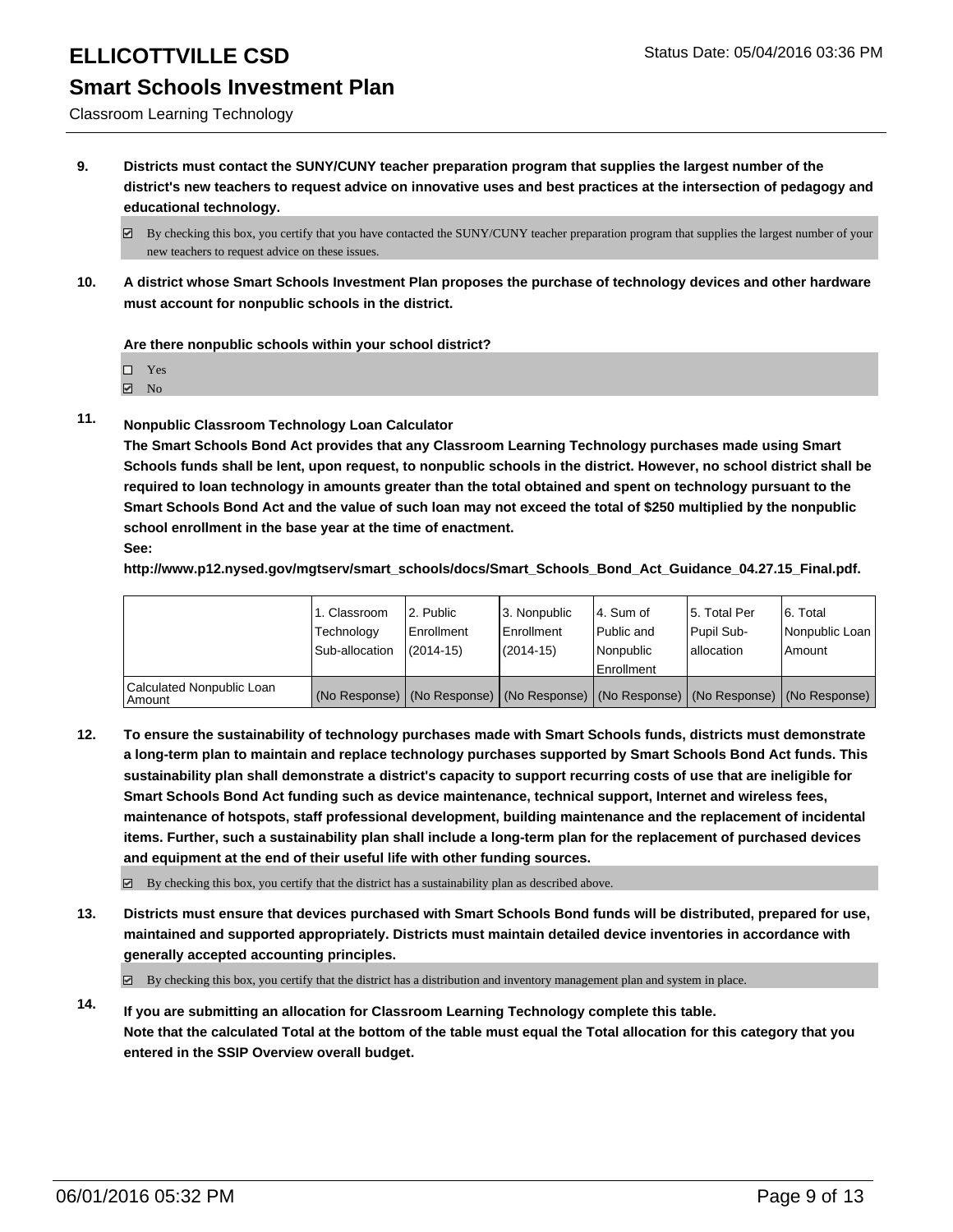### ELLICOTTVILLE CSD Status Date: 05/04/2016 03:36 PM

### **Smart Schools Investment Plan**

Classroom Learning Technology

|                          | Sub-Allocation |
|--------------------------|----------------|
| Interactive Whiteboards  | 200,000        |
| Computer Servers         | l 0            |
| <b>Desktop Computers</b> | l 0            |
| Laptop Computers         | l 0            |
| <b>Tablet Computers</b>  | $\Omega$       |
| <b>Other Costs</b>       | l 0            |
| Totals:                  | 200,000.00     |

| Select the allowable expenditure | I tem to be Purchased          | Quantity | Cost per Item | <b>Total Cost</b> |
|----------------------------------|--------------------------------|----------|---------------|-------------------|
| type.                            |                                |          |               |                   |
| Repeat to add another item under |                                |          |               |                   |
| each type.                       |                                |          |               |                   |
| Interactive Whiteboards          | ClearTouch Interactive Display | 40       | 5,000         | 200,000           |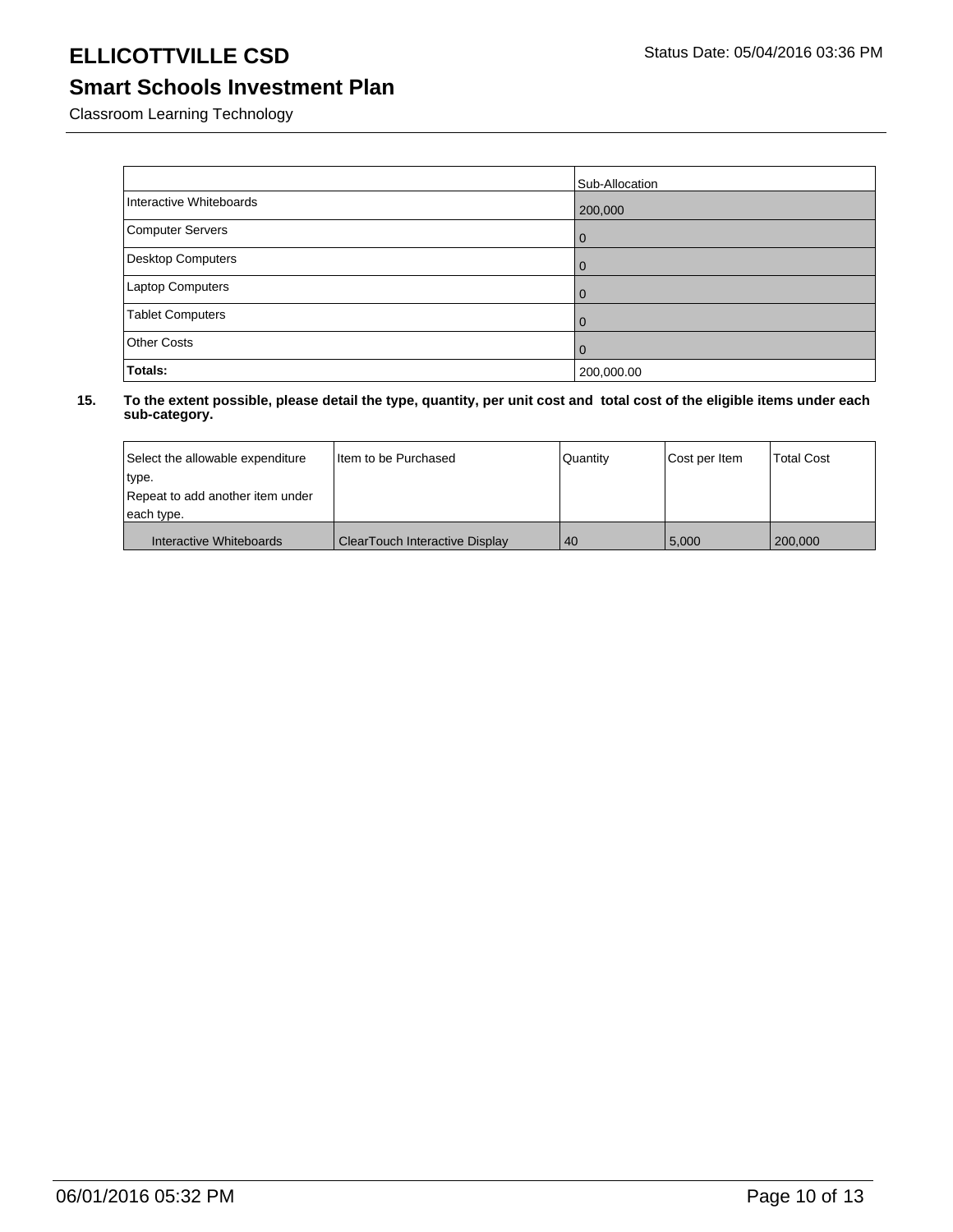#### Pre-Kindergarten Classrooms

**1. Provide information regarding how and where the district is currently serving pre-kindergarten students and justify the need for additional space with enrollment projections over 3 years.**

(No Response)

- **2. Describe the district's plan to construct, enhance or modernize education facilities to accommodate prekindergarten programs. Such plans must include:**
	- **Specific descriptions of what the district intends to do to each space;**
	- **An affirmation that pre-kindergarten classrooms will contain a minimum of 900 square feet per classroom;**
	- **The number of classrooms involved;**
	- **The approximate construction costs per classroom; and**
	- **Confirmation that the space is district-owned or has a long-term lease that exceeds the probable useful life of the improvements.**

(No Response)

**3. Smart Schools Bond Act funds may only be used for capital construction costs. Describe the type and amount of additional funds that will be required to support ineligible ongoing costs (e.g. instruction, supplies) associated with any additional pre-kindergarten classrooms that the district plans to add.**

(No Response)

**4. All plans and specifications for the erection, repair, enlargement or remodeling of school buildings in any public school district in the State must be reviewed and approved by the Commissioner. Districts that plan capital projects using their Smart Schools Bond Act funds will undergo a Preliminary Review Process by the Office of Facilities Planning.**

| Project Number |  |
|----------------|--|
| (No Response)  |  |

**5. If you have made an allocation for Pre-Kindergarten Classrooms, complete this table. Note that the calculated Total at the bottom of the table must equal the Total allocation for this category that you**

**entered in the SSIP Overview overall budget.**

|                                          | Sub-Allocation |
|------------------------------------------|----------------|
| Construct Pre-K Classrooms               | (No Response)  |
| Enhance/Modernize Educational Facilities | (No Response)  |
| Other Costs                              | (No Response)  |
| Totals:                                  |                |

| Select the allowable expenditure | Item to be purchased | Quantity      | Cost per Item | <b>Total Cost</b> |
|----------------------------------|----------------------|---------------|---------------|-------------------|
| type.                            |                      |               |               |                   |
| Repeat to add another item under |                      |               |               |                   |
| each type.                       |                      |               |               |                   |
| (No Response)                    | (No Response)        | (No Response) | (No Response) | (No Response)     |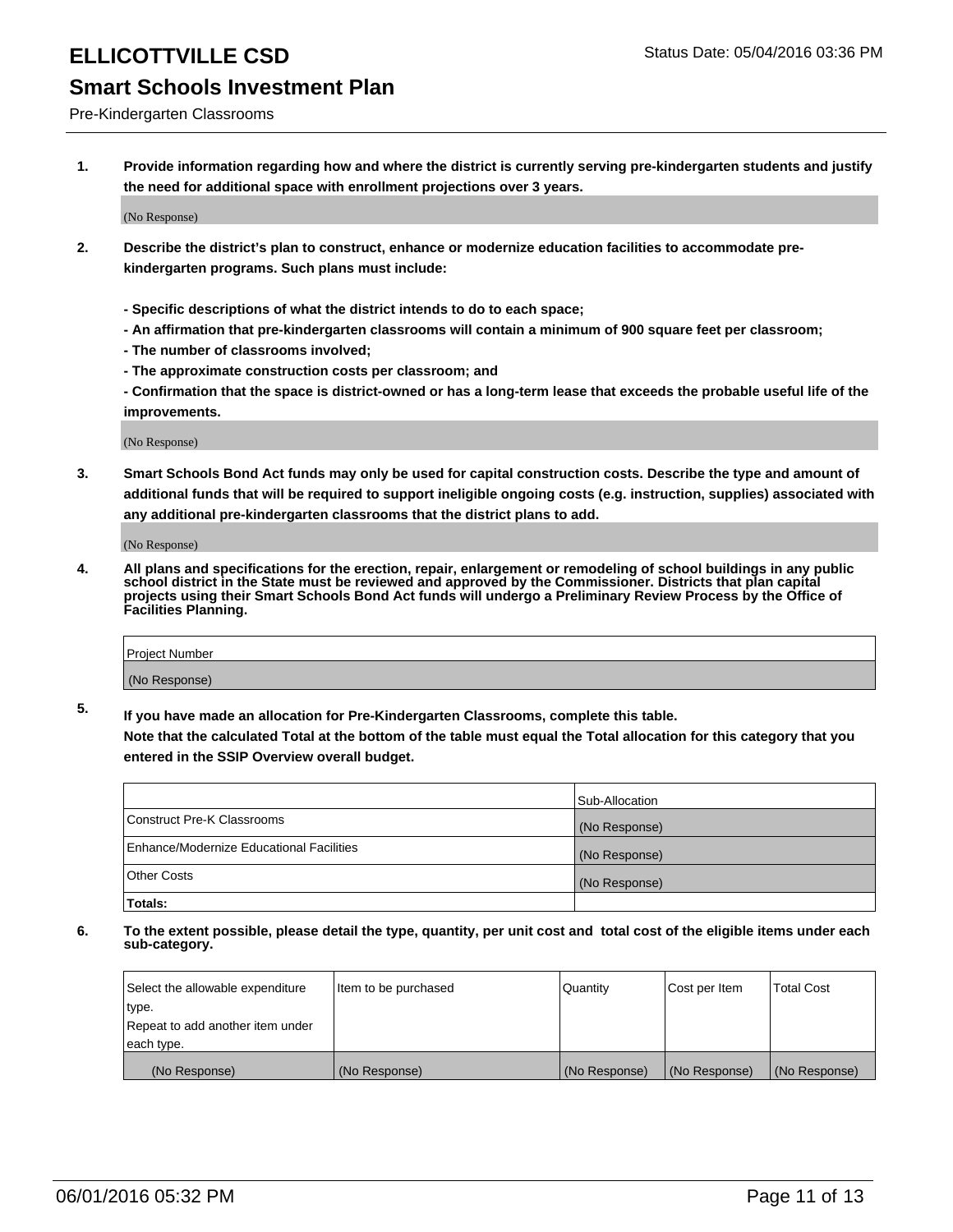# ELLICOTTVILLE CSD Status Date: 05/04/2016 03:36 PM

### **Smart Schools Investment Plan**

Replace Transportable Classrooms

**1. Describe the district's plan to construct, enhance or modernize education facilities to provide high-quality instructional space by replacing transportable classrooms.**

(No Response)

**2. All plans and specifications for the erection, repair, enlargement or remodeling of school buildings in any public school district in the State must be reviewed and approved by the Commissioner. Districts that plan capital projects using their Smart Schools Bond Act funds will undergo a Preliminary Review Process by the Office of Facilities Planning.**

| Project Number |  |
|----------------|--|
| (No Response)  |  |

**3. For large projects that seek to blend Smart Schools Bond Act dollars with other funds, please note that Smart Schools Bond Act funds can be allocated on a pro rata basis depending on the number of new classrooms built that directly replace transportable classroom units.**

**If a district seeks to blend Smart Schools Bond Act dollars with other funds describe below what other funds are being used and what portion of the money will be Smart Schools Bond Act funds.**

(No Response)

**4. If you have made an allocation for Replace Transportable Classrooms, complete this table. Note that the calculated Total at the bottom of the table must equal the Total allocation for this category that you entered in the SSIP Overview overall budget.**

|                                                | Sub-Allocation |
|------------------------------------------------|----------------|
| Construct New Instructional Space              | (No Response)  |
| Enhance/Modernize Existing Instructional Space | (No Response)  |
| <b>Other Costs</b>                             | (No Response)  |
| Totals:                                        |                |

| Select the allowable expenditure | Item to be purchased | Quantity      | Cost per Item | <b>Total Cost</b> |
|----------------------------------|----------------------|---------------|---------------|-------------------|
| type.                            |                      |               |               |                   |
| Repeat to add another item under |                      |               |               |                   |
| each type.                       |                      |               |               |                   |
| (No Response)                    | (No Response)        | (No Response) | (No Response) | (No Response)     |